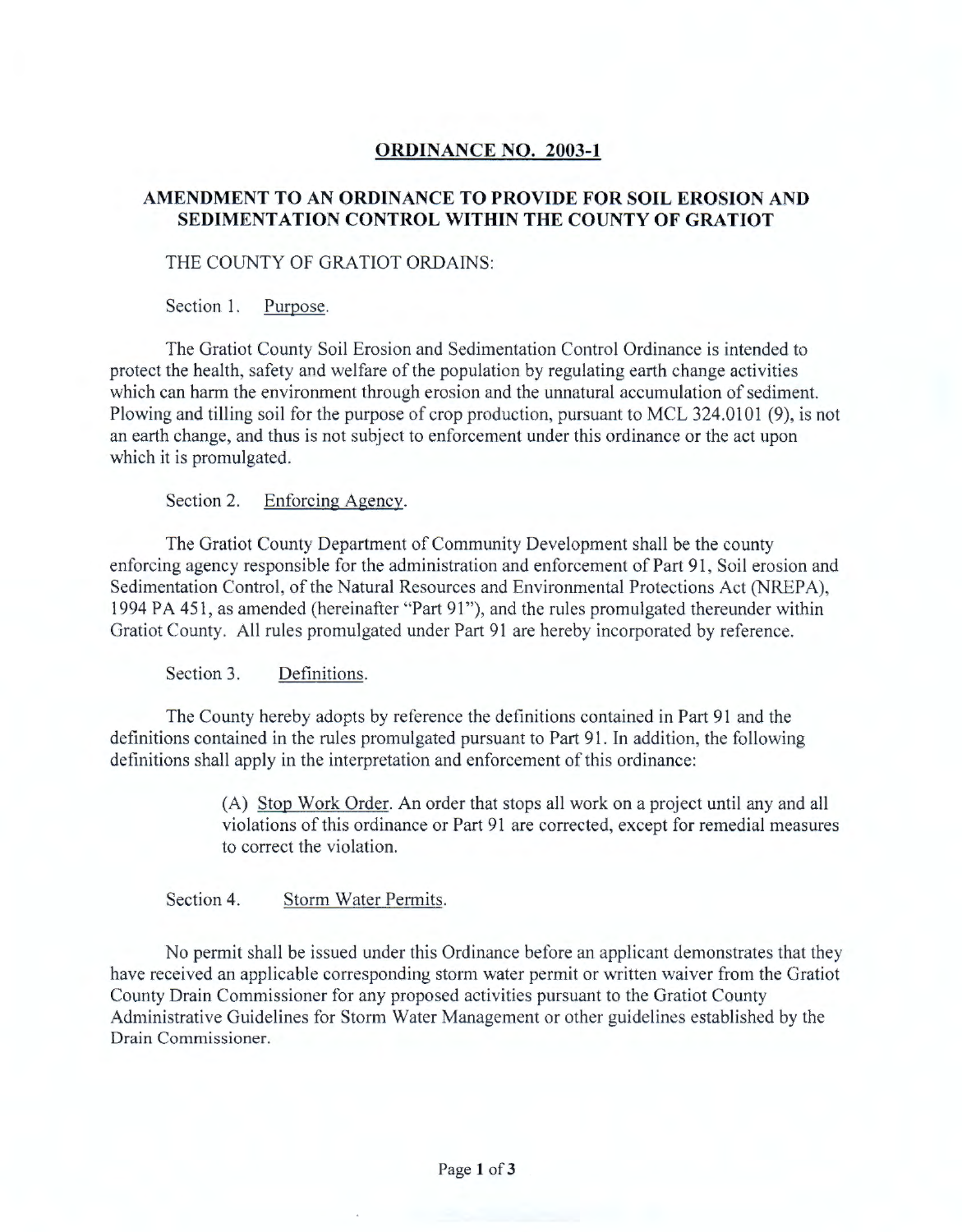### Section 5. Enforcement.

- . (A) This ordinance shall be enforced by the Gratiot County Department of Community Development through the Building Official or designee. Said Building Official or designee shall be authorized to issue notices. Stop Work Orders, Cease and Desist Orders, revocation of permits and citations for violation of this ordinance.
- (B) The Gratiot County Department of Community Development may issue a Stop Work Order, Cease and Desist Order or revoke a permit upon its finding that there is a violation of Part 91, the rules, or this ordinance, or a finding that there is a violation of a permit or an approved soil erosion and sedimentation control plan.
- (C) ·Notice of Determination.

If the Gratiot County Department of Community Development determines that soil erosion or sedimentation of adjacent properties or the waters of the state has or will reasonably occur from land and violation on this ordinance, the act or rules promulgated pursuant to the act, the Gratiot County Department of Community Development may enforce said violation by notifying the owner of the land by mail, return receipt requested, of its determination. Said notice shall contain a description of the violation and what must be done to remedy the violation and shall specify a time to comply.

(D) These and subsequent measures shall be taken in compliance with procedures provided in Part 91.

(E) With respect to all other property, the lien for such expenses shall be collected and· treated in the same manner as provided for property tax liens under the General Properfy Tax Act. With respect to single family or multi-family residential property, however, the lien for such expenses shall have priority over all liens and encumbrances filed or recorded after the date of such expenditure.

#### Section 6. Separability.

If any section, subsection, paragraph, sentence, clause, phrase or portion of this ordinance is, for any reason, held invalid or unconstitutional by any court of competent jurisdiction,; such po liion shall be deemed a separate, distinct and independent provision and such holding shall not affect the validity of the remaining poliions thereof.